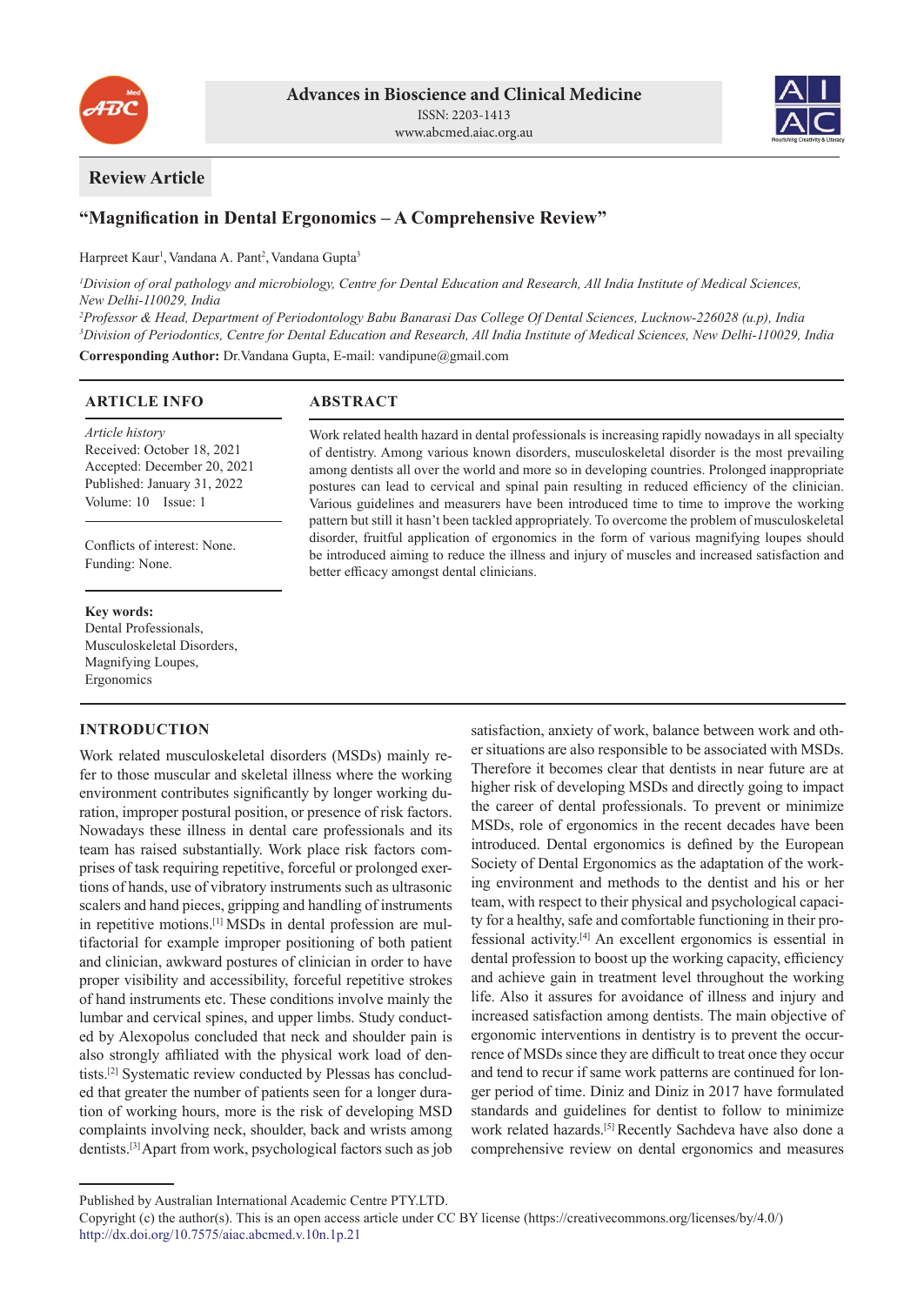so far discusses on magnifying the working area. Visibility and accessibility is the main reason for most of cervical and lumber spine discomfort, which can be overcome up to great extent by use of magnifying loupes. Since recently various reviews have been conducted on all other factors responsible for better ergonomics but we have focused on varied MSDs particularly affecting dentists to a greater extent nowadays and the benefits of magnifications in the field of dentistry. The purpose of this paper is to discuss the role of magnifying loupes as an ergonomic intervention to overcome the problems of MSDs with its clinical importance.

### **Prevalence Rate of MSDs among Dentists**

In a recent systematic literature review and meta-analysis prevalence rate of MSDs among dental professionals ranged from 10.8% to 97.9%, among which neck affected mostly with 58.5%, lower back 56.4%, shoulder 31.1% and upper back with 41.1%.<sup>[7]</sup> However still there is paucity of literature showing the interrelationship between operator and MSDs in developing countries where such disorders many a times remain unreported.

## **TYPES OF MSDs**

According to World Health Organization, musculoskeletal disorder is defined as "disorder of muscles, tendons, peripheral nerves or vascular system which is not directly resulting from an acute or instantaneous event (eg. slips or falls). These disorders are considered to be work- related when the work environment contributes significantly to the causation.[8] Moreover they are not limited to any specific area of the body but can involve any muscle, tendon, nerve etc. of human body. Nevertheless, in dental profession they mainly involve neck, shoulder, lower back and wrist (38-82%).[9]

MSDs can occur in various forms incorporating different parts of the body-.

#### **LOWER AND UPPER BACK PROBLEMS**

More than half population of the dentist nowadays is suffering from recurrent episodes or intermittent pain of lower back region. It is mainly due to frequent motions of lumbar flexion with rotational increase risk to the lumbar disk. Along with this factor, degenerative changes are taking place simultaneously with age and the dentists are not minimizing their risk factors while working which makes the condition more detrimental. Lower back pain is relatively more common than upper back pain. Upper back painis reported by few individuals and is mainly muscular involving postural and scapular muscles due to awkward and static posture for longer duration.

# **HAND AND WRIST PROBLEMS**

The mechanical vibrations produced by some dental equipment like ultrasonic scalers and hand pieces result in chronic

**22** *ABCMED 10(1):21-25*

extrinsic compression of the nerves in the hand and wrist which seems to be most detrimental.

# **RISK FACTORS FOR MSDS**

Research continues to identify the risk factors as it is quite complex and multi-faceted problem. Though the mechanisms of MSDs are still poorly understood, however following risk factors are highlighted which may contribute to the onset of MSDs.

#### **a) Physical Factors**

Various researches have presented strong evidence to support the relationship between dentists work exposures to repetitive forceful exertions, awkward posture for longer duration and vibration of ultrasonic scalers and hand pieces with MSDs of neck, shoulder and back pain.<sup>[10]</sup> Dentists use awkward postures to gain accessibility in posterior region or contralateral sites in indirect vision leading to spinal strain and excessive muscular stretch. Work that requires forceful exertions like tooth extraction or gripping of instruments between thumb and index finger forcefully for stain and calculus removal or cavity preparation may locate higher amount of the work load on the muscles, tendons, ligaments and joints and therefore leads to MSDs. Visual acuity is also a problem with aging dentists. Therefore contribution of physical factors to cause MSDs is well documented.[11]

## **b) Dentists Specific and Demographic Factors**

Dentists who are having higher body mass index, previous history of upper and lower pain along with carpal tunnel syndrome, preexisting systemic conditions can just have additive effect to the incidence of MSDs, however the evidences are very less.[12] Demographic factors like age, sex,marital status etc. along with pre disposing factors like smoking, weight, physical fitness have found no association with MSDs inspite of few contradiction that back pain are more prevalent in younger dentist.<sup>[13]</sup> Also few studies concluded that female dentist are more affected than male dentist, but still it remains elusive. Even the occurrence of MSDs in dental practitioners varied accordingly by their own preferences of sitting or standing position of practice, use of assistants, number of working hour per day, intensity of work done etc.<sup>[14]</sup>

## **c) Psychological Stress Factors**

Nowadays dentist also reports of having stresses which can be categorized on the basis of their internal work environment, external work environment or on the individual nature of the operator. Stress under internal work environment relates to the demands of doing their task in dental office with little or no time gap, performing meticulous surgery with pressure for longer duration, having anxiety before start of their work, poor communication skill with patients and lack of confidence towards their work creates unlikely stress on the dentist mind. Stress under external work environment relates the role of dentist outside with their parents, children,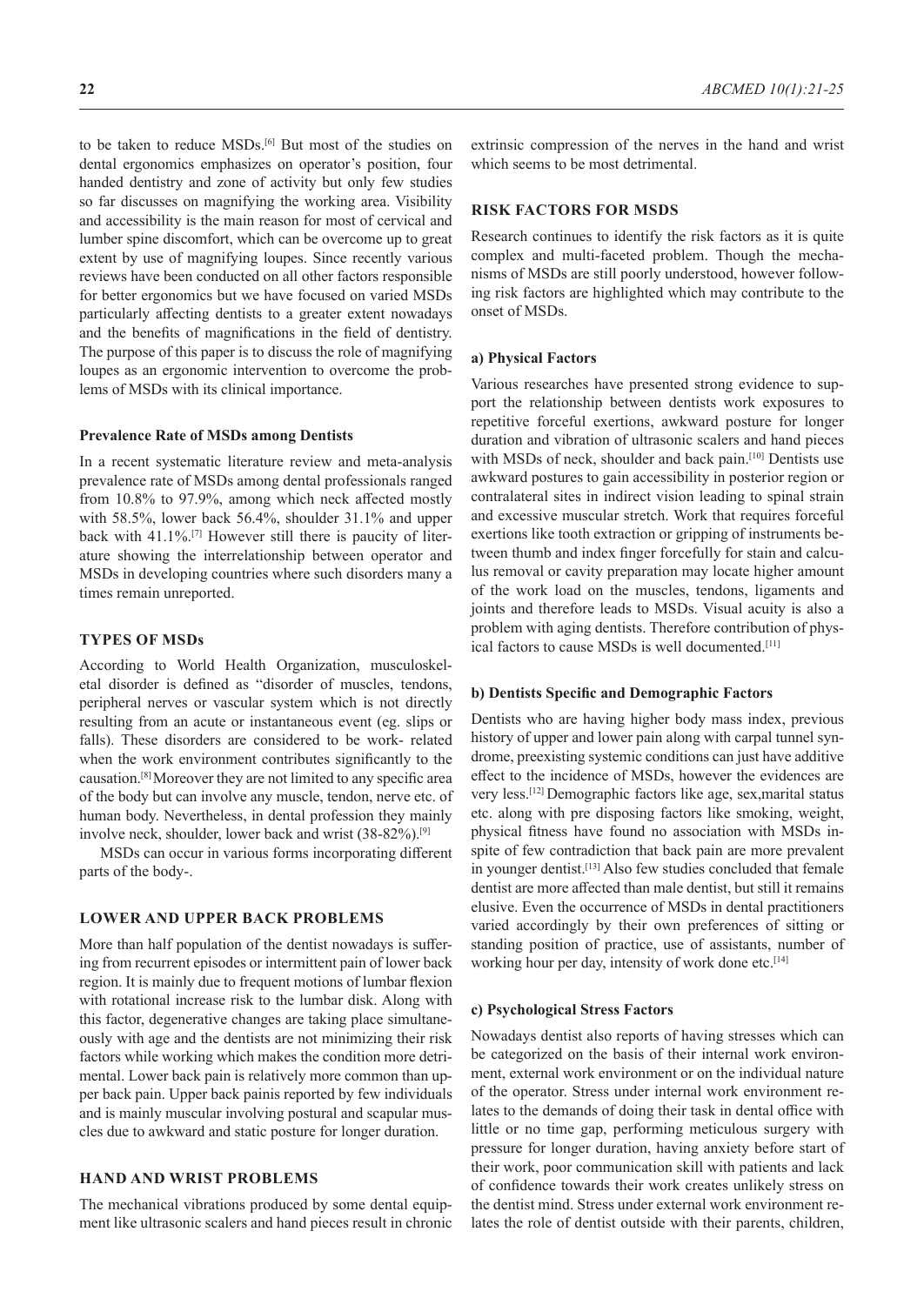relatives, friends and their duties towards them which also put psychological pressure at times. Increasing evidence to suggest relationship between psychological stress and MSDs involving different parts of body exists.[15]

#### **Ergonomic Interventions to Overcome MSDs**

Most of the studies have discussed on preventing MSDs by identifying their risk factors first and then follow the recommended strategy. Valchi and Valchi described several ergonomic interventions to prevent MSDs which is helping many of the dentist to overcome the symptoms of muscle imbalance, tenderness, pain etc. and these rising interventions should be followed seriously to substantially reduce MSDs among dentists.[16] Leitz in their systematic review included various ergonomic intervention to prevent MSDs among dental professionals as ergonomic dental chair, magnification loupes, prismatic spectacles, dental instruments and training courses in ergonomics.[17] However there always remains a requirement for more interventional study to be implemented, so that long term approach can be adopted in preventing MSDs across all fields of dentistry. Modern technological development across all over the country are introducing new equipments in dental profession for the ease and betterment of the dentist work, and among them magnifying loupes is one of the innovation in the field of dentistry. Usage of magnifying loupes have revolutionized the dental practice, and it became an evolution from the conventional method of macrodentistry to a high precision microdentistry. Inadequate use of magnifying loupes is creating unawareness among the dentist to come across its benefits in preventing MSDs. Therefore usage of loupes is often promoted as an ergonomic solution to prevent MSDs.

## **Principles of Magnifying Loupes to be used as Intervention for MSDs**

As we all are aware that in the field of dentistry high level of visual acuity, especially for near vision plays an important attribute to the clinician work, this gets improved by the use of magnification devices such as magnifying loupes that helps the clinicians to have precision in their diagnosis and treatment approach. In terms of ergonomics it is allowing the dentist to work in comfort zone with proper posture, reducing the eye strain and reducing the chair side time as well.

Steps used in magnification are as follows-.

### **Field of View**

With increase in magnification, the field of view gets decreased. Too high magnifications are unsuitable for routine procedure, but at times it is helpful to perform any specific surgical procedure. Normally magnification of 2x–2.5x is used in dental practice and also recommended for new users.

## **Depth of Field**

The depth of field refers to the ability of the loupes to focus on both near and far field of interest without changing the position of the dentist. Thereby with the increase in magnification, the depth of field decreases and mainly focus on to the defined area of work and rest everything is out of focus. At high magnification, slight movements of the clinician or the patient will lead to loss of focus of area under treatment, and will make the work more difficult.

### **Declination (Viewing) Angle**

The shallower the viewing angle, greater the need for the dentist to tilt the neck and view the object. It is ergonomically important to make sure that this angle is correct for the dentist in order to minimize strain on the neck, back and shoulders.

#### **ERGONOMICS BENEFITS OF LOUPES IN MSDS**

Burton and Bridgeman in there study focused on the working distance between the clinician and field of interest and implemented that by using loupes, the working distance can be kept at a comfortable constant position securing upright posture of the dentist throughout the working life of the dental practitioner which will help them to work without bending or tilting their head and neck and thereby preventing MSDs.[18] An Australian survey suggested that dental hygienists who wear loupes are less likely to have any neck and shoulder, wrist/hand, or upper back pain than those not wearing loupes.[19] Based on available research data, majority of loupe manufacturers also advise their clients to invest in fibre-optic light added to loupes to increase visual acuity and to prevent extensive neck flexion or shoulder uplifting.<sup>[20,21]</sup> Reports from the findings of qualitative research at Vancouver Community College in British Columbia have provided ergonomic benefits of loupes in diminishing neck and back problems, improved vision and reducing eye fatigue.<sup>[22]</sup> Magnification of loupes maintain the axis of the eye in horizontal plane in order to avoid disorientation whereas focal distance is easily achieved by moving the patient in vertical plane thereby the clinician maintain an ideal posture. Using magnifying loupes, the field of vision becomes so clear that gripping of the instruments for longer period of time is avoidable, instrument is well adapted as per the need of the clinician with proper strokes that will prevent the resultant carpal tunnel syndrome. Studies have demonstrated that appropriate selection, adjustment and the use of magnification loupes facilitate the dentist to maintain upright posture thereby preventing back pain. Plessas A (2018) systematic review where the role of ergonomic saddle seats and magnification loupes in preventing MSDs are analyzed in which four studies on loupes as intervention are mentioned, improving the quality of dental care professionals and dental students in terms of working posture, pace of work that ultimately results in accuracy of diagnosis and detection.<sup>[3]</sup> However a recent systematic literature, Leitz J (2020) reviewed the same subject including five studies, of which three based on magnification loupes effective in improving working posture and interestingly two on prismatic spectacles that significantly reduce neck and shouder pain in dental personnel.<sup>[17]</sup>

In addition, implementing the concept of using magnification loupes early in dental education programs can significantly improve student's posture during dental work along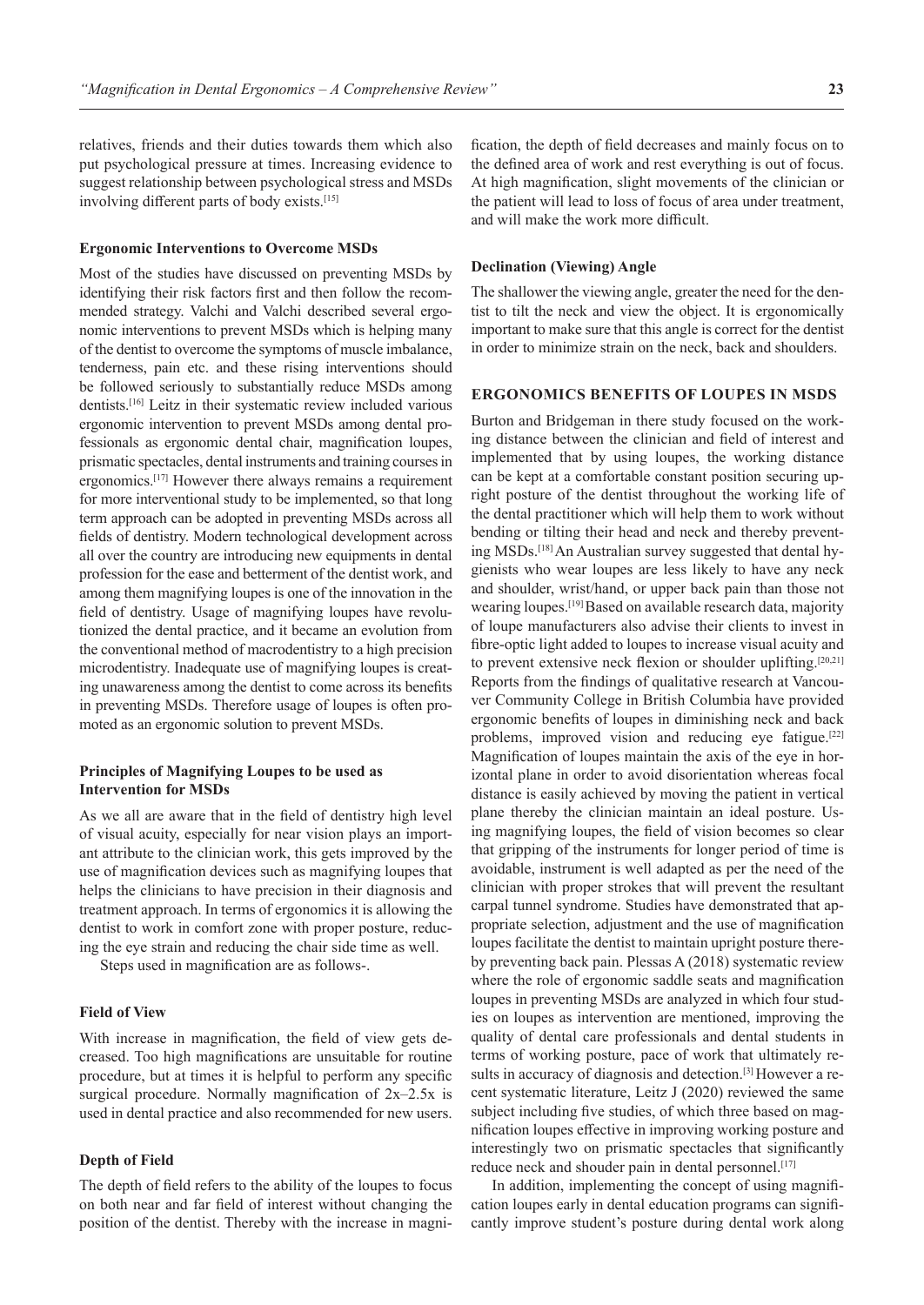with improving their accuracy and quality of work. Therefore, beneficial ergonomic aspect of magnification may be the most influential factors in its adoption by the dental profession at large scale.

# **CLINICAL RELEVANCE**

MSDs can lead to exhaustion on the well-being, working satisfaction and finances of the dental clinicians and team. Therefore adoption of magnifying loupes as an ergonomic solution for poor posture and musculoskeletal pain is being implemented in daily clinical practice for dental professional. Microsurgery shouldn't be seen as an independent discipline but as an integral part of all field of dentistry. Despite the positive results by Cortellini & Tonetti in 2001,<sup>[23]</sup> and Rubinstein & Kim 2002,<sup>[24]</sup> and so on, the surgical microscope was very slowly accepted in prosthodontics, then endodontics and then in periodontology. Possible reasons can be long acquainting time, technical difficulties and its high cost.<sup>[25]</sup> Magnifying loupes can be a better alternative which do not have any of these difficulties. They are easy to use and much cheaper than surgical microscopes.

## **CONCLUSION**

Use of magnifying loupes to overcome the problem of musculoskeletal disorders have provided better ergonomics in terms of correct posture, better vision, good command on instrumentation, lesser chair side time that is going to help dentist for present as well as future perspective. Magnification can help the dentist to create more precise, more healthful, and more esthetically pleasing dentistry. In general all the dental procedures must be done under magnification to avoid any MSDs in future. Further studies should be conducted to generate data across the globe to compare the data with and without magnification to make it compulsory in dentistry.

## **REFERENCES**

- 1. Gupta A, Bhat M, Mohammed T, Bansal N, Gupta G. Ergonomics in dentistry. Int J Clin Pediatr Dent.2014;7(1):30‐34.
- 2. Alexopoulos EC, Stathi IC, Charizani F. Prevalence of musculoskeletal disorders in dentists. BMC Musculoscelet Disord.2004;5:16.
- 3. Plessas A, Bernardes Delgado M. The role of ergonomic saddle seats and magnification loupes in the prevention of musculoskeletal disorders. A systematic review. Int J Dent Hyg. 2018 Nov;16(4):430–40.
- 4. Goldstep F. Designing the esthetic dental environment. Dent Clin North Am. 1998;42(4):643‐viii.
- 5. Diniz DG, Diniz JDPF. Current Considerations in Dental Ergonomics: Standards and Guidelines, Teaching and Prevention. J Ergonomics 2017;7:200.
- 6. Sachdeva A, Bhateja S, Arora G. Ergonomics in dentistry: A comprehensive review. J Dent Res Rev 2020;7:32-5.
- 7. Lietz J, Kozak A, Nienhaus A. Prevalence and occupational risk factors of musculoskeletal diseases and pain

among dental professionals in Western countries: A systematic literature review and meta-analysis. PLoS One. 2018;13:e0208628. Published 2018 Dec 18.

- 8. Sakzewski L, Naser-ud-Din S. Work-related musculoskeletal disorders in dentists and orthodontists: A review of the literature. Work. 2014;48(1):37–45.
- 9. Mulimani P, Hoe VC, Hayes MJ, Idiculla JJ, Abas AB, Karanth L. Ergonomic interventions for preventing musculoskeletal disorders in dental care practitioners. Cochrane Database Syst Rev. 2018;10(10):CD011261. Published 2018 Oct 15.
- 10. Punnett L, Wegman DH. Work-related musculoskeletal disorders: the epidemiologic evidence and the debate. J Electromyogr Kinesiol. 2004;14(1):13‐23.
- 11. Keyserling WM. Workplace risk factors and occupational musculoskeletal disorders, Part 2: A review of biomechanical and psychophysical research on risk factors associated with upper extremity disorders. AIHAJ. 2000;61(2):231‐243.
- 12. Bernard B. Musculoskeletal Disorders and Workplace Factors; A critical Review of Epidemiologic Evidence for Work- Related Musculoskeletal Disorders of the Neck, Upper Extremity,and Low Back. In: NIOSH, editor. Cincinnati: U.S. Department of Health and Human Services Centre for Disease Control and Prevention, 1997.
- 13. Burdorf A, Sorock G. Positive and negative evidence of risk factors for back disorders. Scand J Work Environ Health. 1997;23(4):243‐256.
- 14. Kerosuo E, Kerosuo H, Kanerva L. Self-reported health complaints among general dental practitioners, orthodontists, and office employees. Acta Odontol Scand. 2000;58(5):207‐212.
- 15. Hoogendoorn WE, Bongers PM, de Vet HC, Ariëns GA, van Mechelen W, Bouter LM. High physical work load and low job satisfaction increase the risk of sickness absence due to low back pain: results of a prospective cohort study. Occup Environ Med. 2002;59(5):323‐328.
- 16. Valachi B, Valachi K. Mechanisms leading to musculoskeletal disorders in dentistry. J Am Dent Assoc. 2003;134(10):1344‐1350.
- 17. Lietz J, Ulusoy N, Nienhaus A. Prevention of Musculoskeletal Diseases and Pain among Dental Professionals through Ergonomic Interventions: A Systematic Literature Review. Int J Environ Res Public Health. 2020;17:3482. Published 2020 May 16.
- 18. Burton JF, Bridgman GF. Presbyopia and the dentist: the effect of age on clinical vision published correction appears in Int Dent J 1991 Feb;41(1):54]. Int Dent J. 1990;40(5):303‐312.
- 19. Hayes MJ, Taylor JA, Smith DR. Predictors of work-related musculoskeletal disorders among dental hygienists. Int J Dent Hyg. 2012;10(4):265‐269.
- 20. Ahearn DJ, Sanders MJ, Turcotte C. Ergonomic design for dental offices. Work. 2010;35(4):495‐503.
- 21. James T, Gilmour AS. Magnifying loupes in modern dental practice: an update. Dent Update. 2010;37(9):633‐636. doi:10.12968/denu.2010.37.9.633